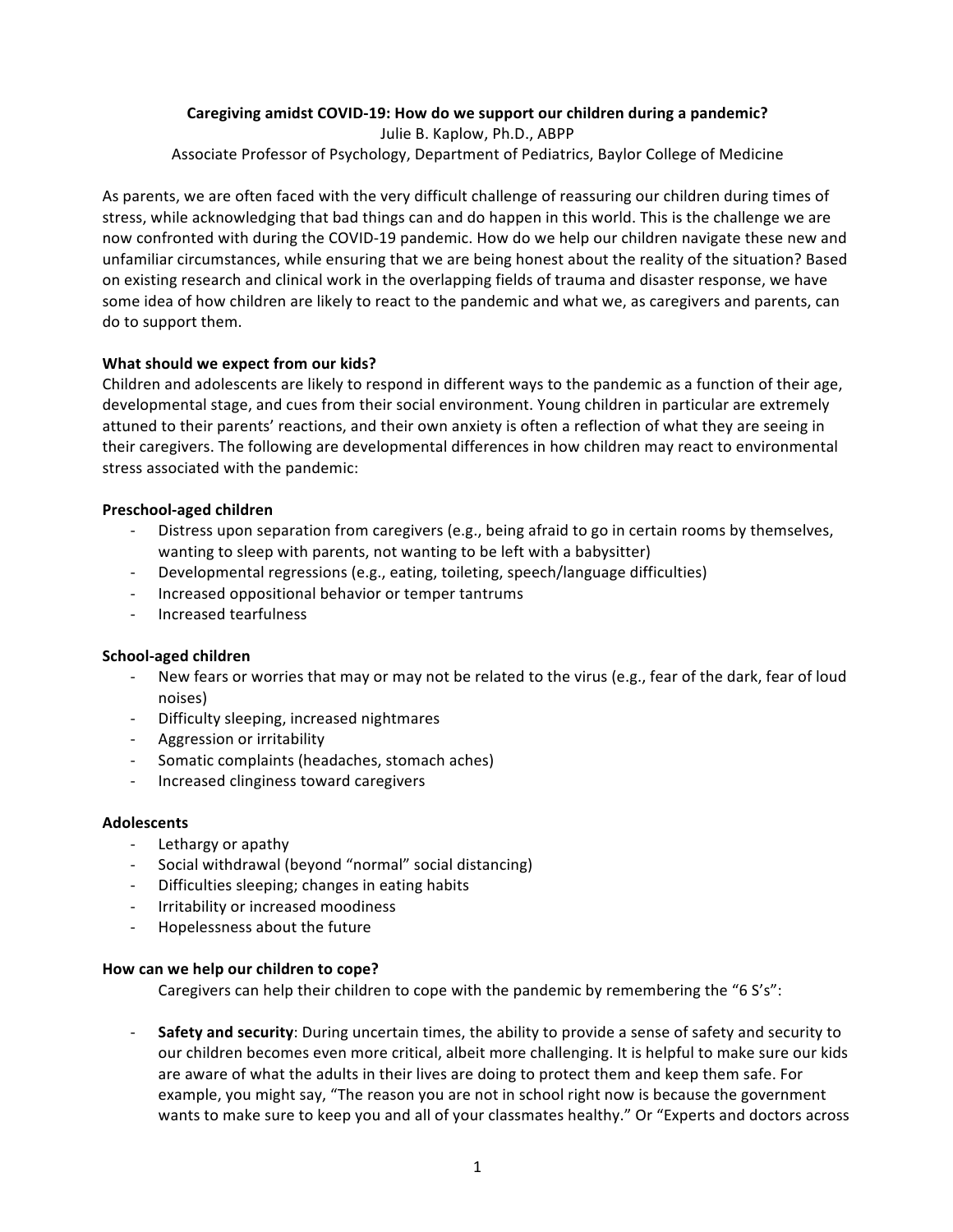the country are helping to make good decisions about what we can do to make sure the virus doesn't spread." Giving children choices and helping them to feel empowered to keep themselves safe can also alleviate some of their anxiety. For example, you might say, "Let's talk about all the things you can do to keep yourself and our family healthy, like washing your hands or using hand sanitizer after you play outside."

- **Simple language**: As parents, we tend to either err on the side of providing too much information, which can be overwhelming to our kids, or providing very little information at all, which sends the message that it's not ok to talk about what's happening or it will be too distressing for kids to hear. Meeting children where they are at and making sure you are using language they can understand is especially helpful and allows them to take in as much information as they need. For example, you might say, "I know you've been hearing about the Corona virus, and you may have heard some things that are making you feel worried or upset. What questions do you have for me?" Or "Even though we don't know very much about the virus since it's new, there are still some facts I can share with you. What would you like to know about it?" From there, you can let your child guide the conversation, as they often intuitively know what information they can or cannot handle.
- **Supervision:** As much as it's helpful to provide children with factual, simple information on a "needto-know" basis, media outlets and the news can be overwhelming and/or frightening to adults and children alike. It is important to monitor the type and quantity of information your child is receiving and try as much as possible to keep it to a minimum. You can also watch the news with them, answer questions they may have, and turn it off if it becomes unhelpful or too detailed/distressing.
- **Structure:** When the world outside feels chaotic and out of control, children benefit from having a familiar routine or structure to their day. It is obviously more difficult to do this when children are not in school, but families can create schedules together so that kids know what to expect on a daily basis. Allowing children to build in time for playing outside or taking a "ty or video break" can also be helpful.
- **Social support:** We know that social support is a very powerful protective factor during times of stress, but with the need for social distancing during a pandemic, exposure to adequate social support can be much more challenging. Helping kids find ways of connecting with friends, whether through phone calls, texting, email, or Facetime, will be especially important right now. In addition, reminding adolescents, who are particularly invested in their friends at this age, that this is a temporary situation can help to alleviate fears or concerns about "losing friendships".
- **Self-care:** As caregivers, we are often consumed with ensuring that our children are healthy, happy, and safe, but that can come at a cost when it involves putting our own health and well-being aside. The best thing we can do for our children is make sure that we are getting the support we need and taking care of ourselves. This can include making time to reach out to our own friends and family, exercising, eating healthy, and getting enough sleep.

**The only predictable part of life is change.** The ability to adapt to a "new normal" in the face of a pandemic will require accepting the ambiguity of life, knowing that we can only control our own reactions (and not necessarily the environment itself), and doing our best to be present for our children when they need us the most. The coming months can be filled with "teachable moments" for our children, including how to effectively cope with stress and how to focus on the things that really matter such as health, relationships, and doing our part to keep our community safe from harm.